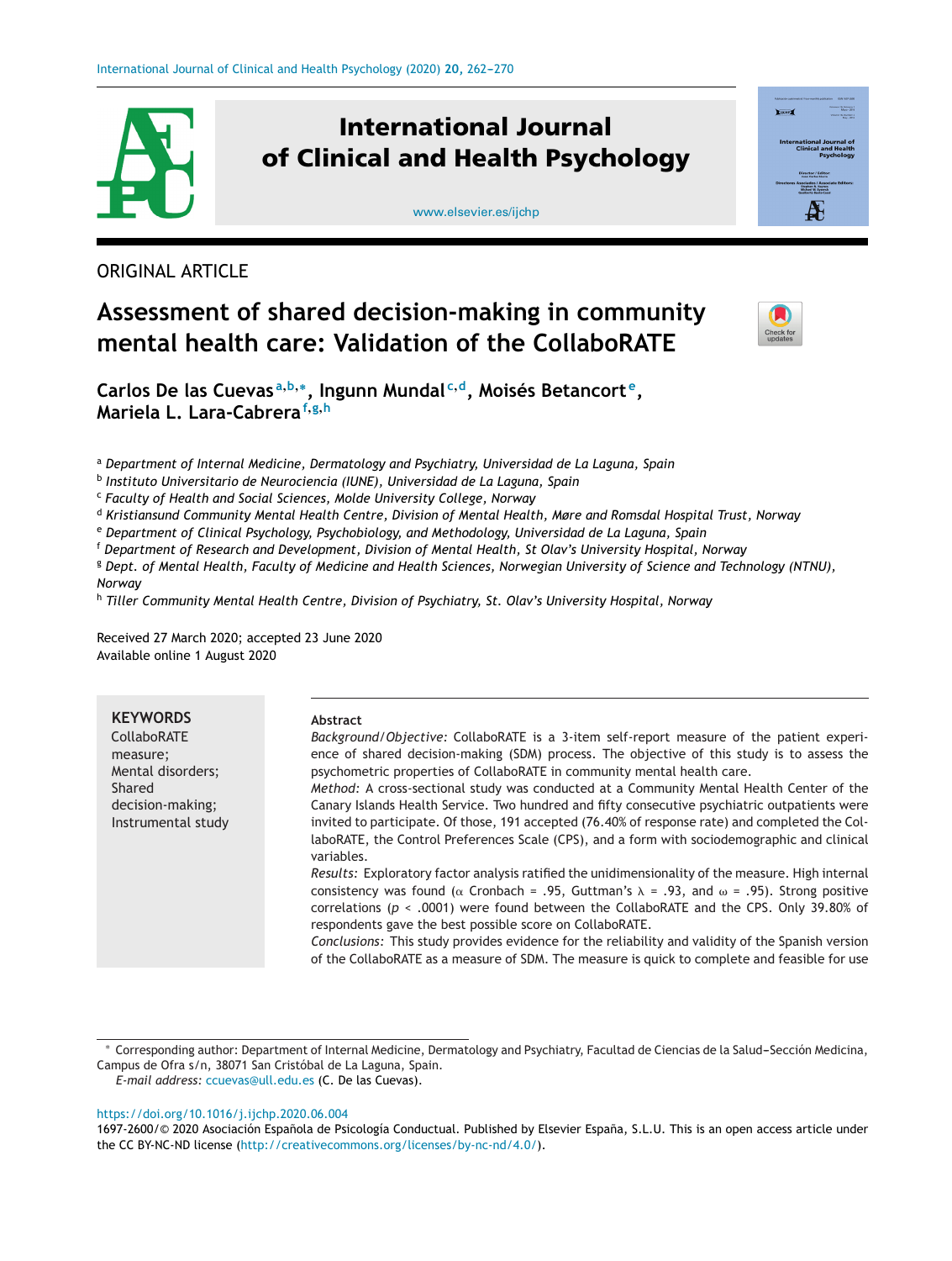# **PALABRAS CLAVE**

CollaboRATE; Trastornos mentales; Toma de decisiones compartidas; Estudio instrumental

in outpatient mental health care. At present, a significative number of psychiatric outpatients are not involved in SDM. The use of this measure in psychiatric routine care can be a key tool in assessing and implementing SDM.

© 2020 Asociación Española de Psicología Conductual. Published by Elsevier España, S.L.U. This is an open access article under the CC BY-NC-ND license [\(http://creativecommons.org/licenses/](http://creativecommons.org/licenses/by-nc-nd/4.0/) [by-nc-nd/4.0/](http://creativecommons.org/licenses/by-nc-nd/4.0/)).

**Evaluación de la toma de decisiones compartidas en la atención comunitaria de salud mental: validación de CollaboRATE**

#### **Resumen**

*Antecedentes/Objetivo:* CollaboRATE es un autoinforme de tres ítems que permite al paciente valorar su experiencia en la toma de decisiones compartidas (TDC) sobre su tratamiento. El objetivo de este estudio fue evaluar las propiedades psicométricas de CollaboRATE en la atención comunitaria de salud mental.

*Método:* Se realizó un estudio transversal en una Unidad de Salud Mental del Servicio Canario de la Salud. Doscientos cincuenta pacientes psiquiátricos ambulatorios consecutivos fueron invitados a participar y 191 aceptaron (76,40%). Los pacientes completaron el CollaboRATE, la Escala de Preferencias de Control (EPC), y un formulario con variables sociodemográficas y clínicas.

*Resultados:* El análisis factorial exploratorio ratificó la unidimensionalidad de la medida. Se encontró una alta consistencia interna ( $\alpha$  Cronbach = 0,95; Guttman's  $\lambda$  = 0,93; y  $\omega$  = 0,95). Se registraron significativas correlaciones positivas (*p* < 0,0001) entre CollaboRATE y el EPC. Solo el 39,80% de los encuestados dieron la mejor puntuación posible en CollaboRATE.

*Conclusiones:* La versión en español de CollaboRATE es una medida fiable y válida de TDC, rápida de completar y factible para su uso en Psiquiatría comunitaria. En la actualidad, pocos pacientes psiquiátricos son involucrados en TDC. CollaboRATE puede ser una herramienta clave para evaluar e implementar la TDC en la atención psiquiátrica ambulatoria.

© 2020 Asociación Española de Psicología Conductual. Publicado por Elsevier España, S.L.U. Este es un artículo Open Access bajo la licencia CC BY-NC-ND [\(http://creativecommons.org/licenses/](http://creativecommons.org/licenses/by-nc-nd/4.0/) [by-nc-nd/4.0/](http://creativecommons.org/licenses/by-nc-nd/4.0/)).

Shared decision-making (SDM) is a collaborative and mutual process in which patients and clinicians address the patients' values and preferences with clinical evidence ([Elwyn](#page-7-0) et [al.,](#page-7-0) [2012;](#page-7-0) [Fisher](#page-7-0) et [al.,](#page-7-0) [2018\).](#page-7-0) Both the patient and clinician are involved in all phases to share information and express treatment preferences, henceforth, they come to an agreement and make decisions together ([Shay](#page-8-0)  $\alpha$  [Lafata,](#page-8-0) [2014\).](#page-8-0) In long term conditions, this model is supported by the positive effects of involving patients in decisions, such as increased satisfaction with received health care, increased agreement with prescribed treatment, and quality of life ([Durand](#page-7-0) et [al.,](#page-7-0) [2014;](#page-7-0) [Kew,](#page-8-0) [Malik,](#page-8-0) [Aniruddhan,](#page-8-0) [&](#page-8-0) [Normansell,](#page-8-0) [2017\).](#page-8-0) However, the implementation of SDM has been surprisingly hard to achieve in in routine mental health care and has not yet been implemented ([Alguera-Lara,](#page-7-0) [Dowsey,](#page-7-0) [Ride,](#page-7-0) [Kinder,](#page-7-0) [&](#page-7-0) [Castle,](#page-7-0) [2017;](#page-7-0) [Slade,](#page-8-0) [2017\).](#page-8-0)

There is increasing evidence that SDM positively impacts health outcomes [\(Huang,](#page-7-0) [Plummer,](#page-7-0) [Lam,](#page-7-0) [&](#page-7-0) [Cross,](#page-7-0) [2020;](#page-7-0) [Joosten](#page-8-0) et [al.,](#page-8-0) [2008\),](#page-8-0) but research on SDM in routine mental health care has a limited extent ([Rodenburg-Vandenbussche](#page-8-0) et [al.,](#page-8-0) [2019;](#page-8-0) [Slade,](#page-8-0) [2017\).](#page-8-0) In clinical psychology and psychiatric care settings, SDM presents several research-related challenges to overcome an efficacious implementation and adequate assessment. To date, there is no gold standard measurement of SDM in research [\(Sepucha](#page-8-0) [&](#page-8-0) [Scholl,](#page-8-0) [2014\).](#page-8-0) Even though there are an increasing number of tools to measure patient participation in treatment decisions ([Gartner](#page-7-0) et [al.,](#page-7-0) [2018;](#page-7-0) [Norful](#page-8-0) et [al.,](#page-8-0) [2020;](#page-8-0) [Phillips,](#page-8-0) [Street,](#page-8-0) [&](#page-8-0) [Haesler,](#page-8-0) [2016;](#page-8-0) [Scholl](#page-8-0) et [al.,](#page-8-0) [2011\),](#page-8-0) the measures contain many items, and observer-completed tools with coding scheme that may require training of scorers. Implementing the measurement of SDM in mental health clinical practice is also affected by comprehensive questionnaires that may not be practical for completion by patients in many clinical settings [\(Phillips](#page-8-0) et [al.,](#page-8-0) [2016\),](#page-8-0) and by the reduced measurement quality of the questionnaires [\(Gartner](#page-7-0) et [al.,](#page-7-0) [2018;](#page-7-0) [Phillips](#page-7-0) et [al.,](#page-7-0) [2016\).](#page-7-0) The latter can affect the implementation process because studies from the field of clinical psychiatry are frequently described as busy mental health settings, where the most common perceived barrier is a lack of time ([Huang](#page-7-0) et [al.,](#page-7-0) [2020;](#page-7-0) Pieterse, Stiggelbout, & Montori, 2019; [Rodenburg-Vandenbussche](#page-8-0) et [al.,](#page-8-0) [2019\),](#page-8-0) followed by the lack of adequate SDM tools ([Kalsi,](#page-8-0) [Ward,](#page-8-0) [Lee,](#page-8-0) [Fulford,](#page-8-0) [&](#page-8-0) [Handa,](#page-8-0) [2019\).](#page-8-0) Another challenge regarding the implementation of SDM-measurement in clinical settings is that the most feasible assessment relies on self-reported patient experience measures. As such, extensive measures can be exhausting for patients, restricting their reliabil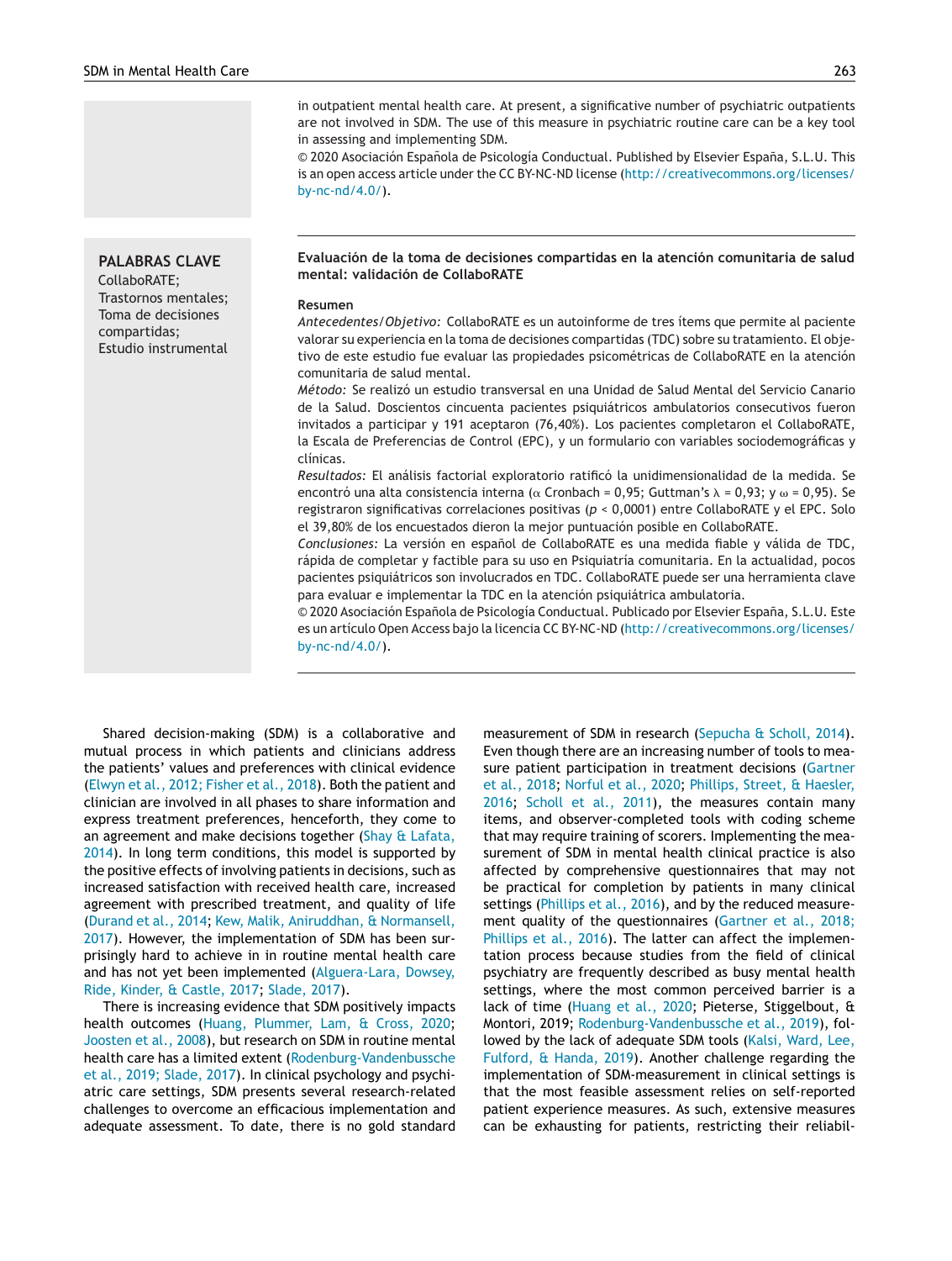ity and applicability. Appropriate and short measures are required to improve the implementation of SDM through valid and reliable assessment. However, only few studies have investigated tools to simplify the assessment of SDM in specialized mental health settings.

Thus, the choice of the most appropriate measure should be based on the instrument's content and adequate characteristics, as this will help to avoid burdensome and time-consuming measures. The creator of CollaboRATE, a patient self-reported questionnaire developed in 2013, has proposed that CollaboRATE meets these requisites. The brevity and simplicity of the three-item version of the questionnaire has been emphasized in making it feasible to administer in different clinical settings. The questionnaire makes it easy to measure three core SDM dimensions: (1) the patient's perception of how much effort was made to help them to understand their health issue; (2) how much the health professional listened to the patient concerning their health issue; and (3) how much effort was made to include what mattered most to most to the patient in the decision about what to do next.

The CollaboRATE focused on patients' perceptions of being informed about and being involved in the decision-making steps; these issues are briefly and clearly encapsulated in the questions. Moreover, it is sufficiently generic to be applicable to all clinical encounters and for all conditions ([Elwyn](#page-7-0) et [al.,](#page-7-0) [2013\),](#page-7-0) and it seems well suited for busy mental health settings.

Although the questionnaire was originally validated in 2013, the evidence of its validity has been increasingly documented among several populations. [Barr](#page-7-0) et [al.](#page-7-0) [\(2014\)](#page-7-0) used data from the United States to report that the questionnaire had discriminant validity, concurrent validity, and sensitivity to change. [Forcino](#page-7-0) et [al.](#page-7-0) [\(2018\)](#page-7-0) have pilot tested a Spanish translation of the questionnaire for use in the United States among patients attending an internal medicine clinic. Their study provided preliminary evidence of the acceptability for routine administration and documented that the questionnaire was easy to use [\(Forcino](#page-7-0) et [al.,](#page-7-0) [2018\).](#page-7-0) [Bravo,](#page-7-0) [Contreras,](#page-7-0) [Dois,](#page-7-0) [and](#page-7-0) [Villarroel](#page-7-0) [\(2018\)\)](#page-7-0) have conducted a validation study among women in maternity hospital units and found a one-factor solution for the modified version of the CollaboRate. [Hurley](#page-7-0) et [al.](#page-7-0) [\(2019\)](#page-7-0) have compared the CollaboRATE with other extensive measures in a pediatric outpatient setting and found that parents of children aged 1-5 years preferred the CollaboRATE.

A Swedish validation study from 2016 (*N* = 121) was conducted among adults attending municipal services, supported housing services, and rehabilitation mental health programs ([Rosenberg,](#page-8-0) [Schon,](#page-8-0) [Nyholm,](#page-8-0) [Grim,](#page-8-0) [&](#page-8-0) [Svedberg,](#page-8-0) [2017\).](#page-8-0) The study found that a modified version of the CollaboRATE displayed good face and content validity, adequate stability over time, and high internal consistency [\(Rosenberg](#page-8-0) et [al.,](#page-8-0) [2017\).](#page-8-0) Another recent Swedish study conducted among patients with obstructive sleep apnea (*N* = 193) reported that the CollaboRATE showed good evidence of validity and reliability to measure SDM in addition to accessible time completion (less than 30 seconds) [\(Brostrom,](#page-7-0) [Pakpour,](#page-7-0) [Nilsen,](#page-7-0) [Hedberg,](#page-7-0) [&](#page-7-0) [Ulander,](#page-7-0) [2019\).](#page-7-0) A validation study conducted in Argentina among adults (*N* = 56) receiving treatment in family medicine and primary care centers (*N* = 30), and specialists (*N* = 26) found that the CollaboRATE

presented adequate evidences of reliability and criterion validity ([Ruiz](#page-8-0) [Yanzi](#page-8-0) et [al.,](#page-8-0) [2019\).](#page-8-0)

Although several studies have reported that the CollaboRATE is an appropriate tool for the assessment of SDM in routine practice, more research is required to further explore the appropriateness of the brief CollaboRATE. There is currently no evidence to support the suitability of the questionnaire for the specialized psychiatric care. Furthermore, the CollaboRATE has not yet been validated in Spain. Therefore, the aim of this study is to assess the psychometric properties of CollaboRATE as a measure of the SDM process among outpatients attending specialized in routine mental health care in Spain. The following main hypotheses were stated: The CollaboRATE would yield a good fit in a one-factor solution and a good internal consistency.

#### **Method**

#### **Participants**

This study cross-sectional study was conducted at the Canary Islands Community Mental Health Hospital. In the fourth quarter of 2019, 250 consecutive outpatients were invited to participate anonymously in the study, 191 persons accepted, and 23.60% refused to participate. Each day, a total of 15 randomly selected patients were informed about the study. In order to be selected, possible participants needed to match to following inclusion criteria: (a) be identified by the personnel at the outpatient service, as a person receiving treatment at the center; (b) be 18 years or older; (c) fluency in Spanish; and (d) consent to participate.

#### **Instruments**

The CollaboRATE measure is a three-item patient selfreported questionnaire developed by [Elwyn](#page-7-0) et [al.](#page-7-0) [\(2013\)](#page-7-0) The items assess SDM. Responses to each item range from 0 (*no effort was made*) to a maximum of 9 (*every effort was made*) for a total of 27, with a higher score indicating a better patient-reported experience with SDM. CollaboRATE scores are calculated as the proportion of participants who report a score of nine on each of the three CollaboRATE questions. A calculation is also based on the percentage of patients who rated all three CollaboRATE questions. Similarly, it is possible to calculate the mean of the three CollaboRATE scores and the mean of the sum of the three items, with higher scores representing better self-reported experiences with SDM.

The Control Preferences Scale (CPS), developed by [Degner,](#page-7-0) [Sloan,](#page-7-0) [and](#page-7-0) [Venkatesh](#page-7-0) [\(1997\)\),](#page-7-0) measures the amount of control that patients want to assume in the process of making decisions about the treatment of their diseases was measured using the CPS ([Degner](#page-7-0) et [al.,](#page-7-0) [1997\).](#page-7-0) The cardsorting version of the scale was used in this study. It consists of five cards on a board; each card illustrates a different role in decision-making by means of a cartoon and short descriptive statement. In this study, the patients carried out two assessments: prior to the consultation, the examiner asked the patients to choose their preferred card; after being treated by the mental health professional, the examiner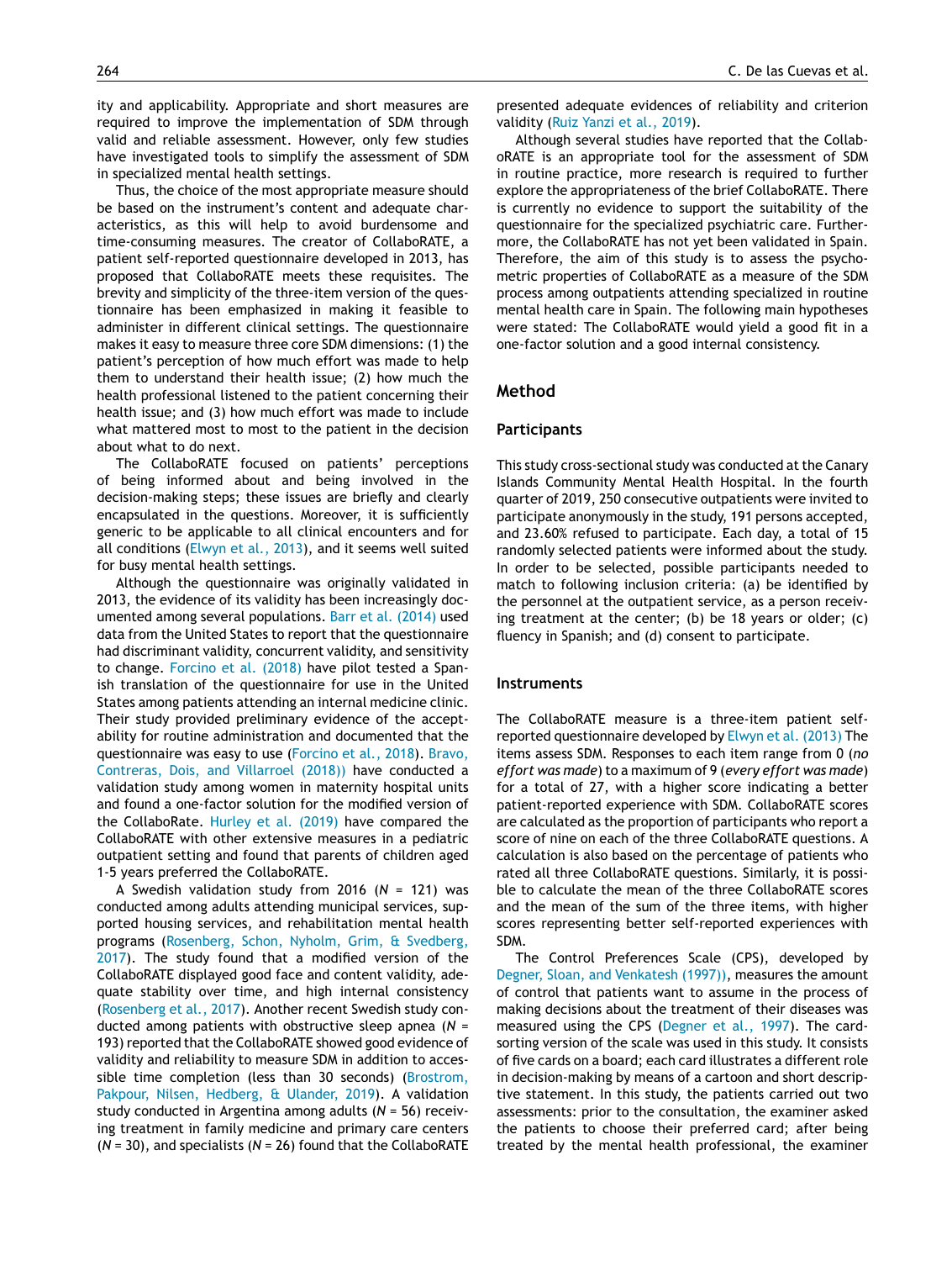**Table 1** Sociodemographic and clinical characteristics of the sample studied (*N* = 191).

|                                                                                                | Global        |
|------------------------------------------------------------------------------------------------|---------------|
| Female, $n$ $%$ )                                                                              | 121 (63.40)   |
| Mean age (SD)                                                                                  | 44.90 (15.30) |
| Education level, $n$ (%)                                                                       | 45 (23.60)    |
| Primary studies                                                                                | 93 (48.70)    |
| Secondary studies                                                                              | 53 (27.70)    |
| University degree                                                                              |               |
| Time as psychiatric patient (months), mean (SD)                                                | 85.90 (109)   |
| Diagnosis, $n$ $(\%)$                                                                          | 22 (11.50)    |
| Schizophrenia                                                                                  | 9(4.70)       |
| Bipolar disorder                                                                               | 72 (37.70)    |
| Depressive disorder                                                                            | 66 (34.60)    |
| Anxiety disorder                                                                               | 7(3.70)       |
| Personality disorder                                                                           |               |
| Preferred role according to CPS, $n$ (%)                                                       | 3(1.60)       |
| I prefer to make the final treatment decision                                                  | 19(9.90)      |
| I prefer to make the final treatment decision after seriously considering my doctor's opinion  | 87 (45.50)    |
| I prefer that my doctor and I share responsibility for deciding which treatment is best        | 58 (30.40)    |
| I prefer that my doctor makes the final treatment decision, but seriously considers my opinion | 24 (12.60)    |
| I prefer to leave all treatment decisions to my doctor                                         |               |
| Experienced role according to modified CPS, $n$ (%)                                            | 0(0)          |
| I made the final treatment decision                                                            | 8(4.20)       |
| I made the final treatment decision after seriously considering my doctor's opinion            | 99 (51.80)    |
| My doctor and I shared responsibility for deciding which treatment was best                    | 55 (28.80)    |
| My doctor made the final treatment decision, but seriously considered my opinion               | 29 (15.20)    |
| My doctor made all treatment decisions                                                         |               |

asked them to evaluate their experience using a modified version of the scale ([De](#page-7-0) [Las](#page-7-0) [Cuevas](#page-7-0) [&](#page-7-0) Peñate, [2016\).](#page-7-0)

#### **Procedure**

Patients with an appointment with a psychiatrist at the hospital were invited to participate. A total of three psychiatrists were working at the center during the data collection period. Some of the patients self-reported that they were receiving treatment from a psychologist as well. The patients were identified by the personnel at the outpatient service, who informed them about the study and explained that those who were interested in participating could contact the researcher at the waiting room. Each day, a total of 15 randomly selected patients were informed about the study. All patients interested in participating in the study received full explanations of the study during their stay in the waiting room before the consultation. Those who consented to participate filled out the CollaboRATE and the CPS questionnaires before and after their consultations, together with a brief sociodemographic survey. The study was carried out in accordance with the code of ethics of the Declaration of Helsinki, and all procedures and consent forms were reviewed and approved by the Ethics Committee of the Canary Islands Health Service.

# **Statistical analyses**

The data were analyzed using SPSS version 25 for Macintosh ([IBM,](#page-8-0) [2017\)](#page-8-0) and using R library psych ([R](#page-8-0) [Core](#page-8-0) [Team,](#page-8-0) [2019;](#page-8-0) [Revelle,](#page-8-0) [2018\)](#page-8-0) with ULLRToolbox by [Hernández](#page-7-0) [and](#page-7-0) [Betancort](#page-7-0) [\(2016\).](#page-7-0) The participants were described with means, standard deviations, frequencies, and percentages. A Goodman and Kruskal's gamma coefficient was calculated to analyze the relationship between preferred and experienced roles. Mean item scores for each of the three CollaboRATE items and top scores were calculated. Calculations were also made for the proportion of desired and perceived participation in treatment decisions. Internal consistency was calculated using Cronbach's  $\alpha$ , Guttman's  $\lambda$  and  $\omega$ . Factor analysis was performed using principal compo-nent and minimum rank analysis (Muñiz [&](#page-8-0) [Fonseca-Pedrero,](#page-8-0) [2019\).](#page-8-0) The usual level of significance was set to *p* < .05, and 95% CIs were described where required to measure variability.

#### **Results**

Table 1 depicts the socio-demographic and clinical characteristics in addition to the preferences and experiences of participants, all according to the CPS. There were more female participants (63.40%), and the mean age of all participants was 44.90  $\pm$  15.30 years. Only a minority of participants had higher education: 27.70% had a university degree. Patients' diagnoses were available in 92% of the patients and included depressive disorder as the most prevalent (37.70%), followed by anxiety disorders (34.60%), schizophrenia (11.50%), and bipolar disorders (4.70%).

Almost half of the patients (*n* = 87, 45.50%) expressed their preference for the doctor and patient sharing responsi-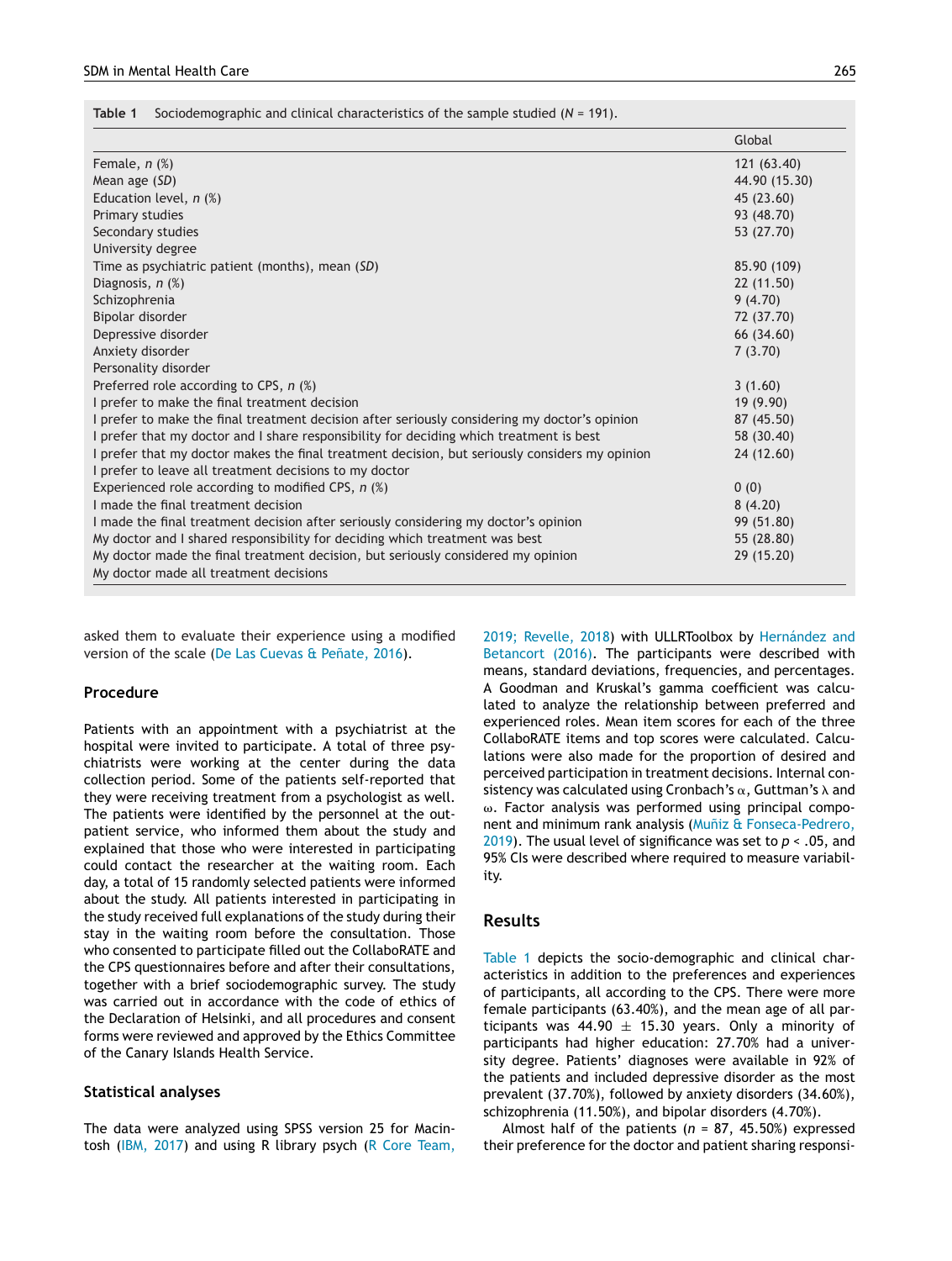|                                                                                                               | I made the<br>final<br>treatment<br>decision | I made the final<br>treatment<br>decision after<br>seriously<br>considering my<br>doctor's opinion | My doctor and I<br>shared<br>responsibility for treatment<br>deciding which<br>treatment was<br>best | My doctor made<br>the final<br>decision, but<br>seriously<br>considered my<br>opinion | My doctor<br>made all<br>treatment<br>decisions |
|---------------------------------------------------------------------------------------------------------------|----------------------------------------------|----------------------------------------------------------------------------------------------------|------------------------------------------------------------------------------------------------------|---------------------------------------------------------------------------------------|-------------------------------------------------|
| I prefer to make the final treatment<br>decision                                                              | 0%                                           | 0%                                                                                                 | 33.30%                                                                                               | 0%                                                                                    | 66.60%                                          |
| I prefer to make the final treatment<br>decision after seriously considering my<br>doctor's opinion           | 0%                                           | 26.30%                                                                                             | 42.10%                                                                                               | 15.80%                                                                                | 15.80%                                          |
| prefer that my doctor and I share<br>responsibility for deciding which<br>treatment is best                   | 0%                                           | 0%                                                                                                 | 67.80%                                                                                               | 20.70%                                                                                | 11.50%                                          |
| I prefer that my doctor makes the final<br>treatment decision, but that they<br>seriously consider my opinion | 0%                                           | 5.20%                                                                                              | 39.70%                                                                                               | 44.80%                                                                                | 10.30%                                          |
| prefer to leave all treatment decisions to 0%<br>my doctor                                                    |                                              | 0%                                                                                                 | 33.30%                                                                                               | 33.30%                                                                                | 33.30%                                          |

**Table 2** Crosstabulation of preferences and experiences of shared decision-making according to the CPS.

**Table 3** CollaboRATE scores by item and total score.

| CollaboRATE items       |                                                                                                       | Mean $\pm$ SD   | Top score* |
|-------------------------|-------------------------------------------------------------------------------------------------------|-----------------|------------|
| Item 1                  | How much effort was made to help you understand your health issues?                                   | $7.50 \pm 2.10$ | 51.80%     |
| Item 2                  | How much effort was made to listen to the things that matter most to<br>you about your health issues? | $7.60 \pm 2.10$ | 53.90%     |
| Item 3                  | How much effort was made to include what matters most to you in<br>choosing what to do next?          | $7.40 \pm 2.10$ | 47.10%     |
| CollaboRATE Total Score |                                                                                                       | $22.60 + 6$     | 39.80%     |

*Note. SD*: Standard deviation; \*Top score, percentage of patients who gave the highest rating possible, which means 9 in every item and 27 in the total score.

bility for the decision about which treatment was best, while 24 (12.60%) preferred to leave all treatment decisions to their doctor. Only three patients (1.60%) preferred to make the final treatment decision themselves. Half of the sample expressed a collaborative attitude (*n* = 99, 51.80%) and selfreported that they shared responsibility with their doctor for deciding which treatment was the best. Next, 52 persons (28.80%) self-reported that their doctor made the final treatment decision after seriously considering their opinion. Overall concordance between preferred and experienced SDM was only 51.30% (Table 2). A total of 51 persons (26.70%) self-reported having a more passive role than preferred, and 42 (22%) self-reported having a role that was more active than they preferred. Goodman and Kruskal's gamma coefficient, which was calculated to analyze the relationship between preferred and experienced roles, exhibited a statistically significance concordance (gamma = .30, *p* = .003).

The CollaboRATE measure was welcomed by participating patients because it took less than 1 minute to complete and had no missing data. As Table 3 indicates, the mean item scores for each of the three CollaboRATE items ranged from 7.40  $\pm$  2.10 to 7.60  $\pm$  2.10. The top scores for each of the three items ranged from 47.10% to 51.80%, and 39.80% of psychiatric outpatients gave the best possible score on the three items. Neither socio-demographic (gender, age, educational level) nor clinical variables (diagnosis and time under psychiatric treatment) played a relevant role in patients' perception of SDM according to CollaboRATE, since no significant differences were confirmed.

# **Evidence of validity of internal structure of the CollaboRATE**

The performed factor analysis, using principal component analysis, confirmed the unidimensionality of the Collabo-RATE measure. The three items perfectly fit a single factor structure that explained 91.10% of variance and factor loadings between 0.94 and .96 (Kaiser-Meyer-Olkin Measure of Sampling Adequacy = .79; Bartlett's Test of Sphericity: Chi<sup>2</sup> = 578,511, *df* = 3, *p* < .001; Principal Component Analysis Communalities: item 1 = .90, item 2 = .93, item 3 = .87). [Table](#page-5-0) 4 shows the correlation matrix of the factor analysis.

An exploratory factor analysis (EFA) using minimal rank solution was also performed. The solution obtained was compared with and EFA from Pearson correlation matrix following the Ordinary Least Squares (OLS) procedure with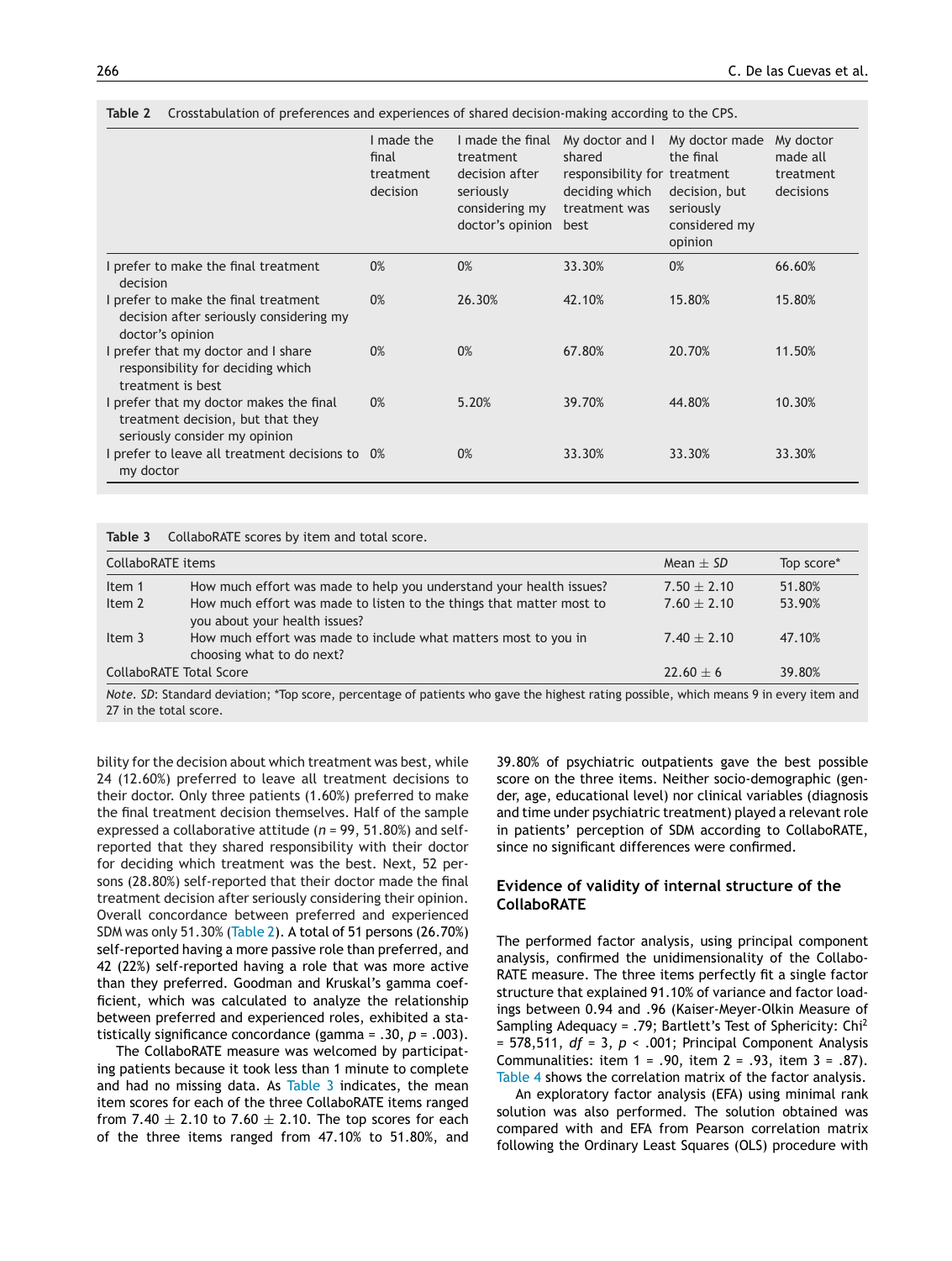<span id="page-5-0"></span>**Table 4** Correlation matrix of exploratory factor analysis of CollaboRATE items.

|        | Item 1                       | Item 2                   | Item 3                   |
|--------|------------------------------|--------------------------|--------------------------|
| Item 1 | $\qquad \qquad \blacksquare$ | $.88***$                 | $.84***$                 |
| Item 2 | $.88***$                     | $\overline{\phantom{0}}$ | $.87***$                 |
| Item 3 | $.84***$                     | $87***$                  | $\overline{\phantom{0}}$ |

solution of minimal residues (Minimal Residual Solution). Both types of factor solutions had the same weights (CollaboRate01 = .92; CollaboRate02 = .96; CollaboRate03 = .90).

#### **Reliability of the CollaboRATE**

The CollaboRATE measure indicated a high internal consistency ( $\alpha$  Cronbach = .95, Guttman's  $\lambda$  = .93, and  $\omega$  = .95), which suggests that the scale measures only one unique concept. The three items registered high correlations with each other (.84 - .89), indicating that they are measuring the same construct. CollaboRATE items showed high correlations with the total scale score (.88 - .92). Corrected homogeneity or discrimination indexes obtained where really high (Item 1 = .89; Item 2 = .91; Item 3 = .88). No item deletion improved Cronbach's  $\alpha.$ 

Item response theory modelling for evaluating questionnaire item and scale properties was applied. A study of the instrument from a polytomous graduated response model (Graded Response Model) was carried out. A significant model evaluated was reached through an ANOVA model comparing the restricted model vs. unrestricted [AIC 1417.70; BIC 1515.20, Loglik -678.83 LRT 6.86, df 2, *p* < .032]. Fig. 1 display the test information function showing the goodness of the test when it comes to accurately measuring those of the latent trait for different levels of the attribute.

Table 5 depicts the CollaboRATE total score in each selfreported experience according to the CPS. The evidence of convergent validity, a subtype of internal structure validity, indicated that the more passive the experience according to the CPS, the lower the score obtained in the CollaboRATE measure.

# **Discussion**

This study is the first to examine the psychometric properties of the Spanish version of CollaboRATE as a SDM measure in specialized community mental health hospitals. This study



**Fig. 1** CollaboRate test information function.

yielded relevant results that supported the evidence of the validity of the CollaboRATE. The measure was welcomed in the community psychiatric care; in which a high percentage of outpatients agreed to complete the scale in a short time, and there were no missing data. The one-factor structure and the evidence of convergent validity demonstrated by strong positive correlations between the CollaboRATE and the CPS supported the evidence of validity of the Collabo-RATE.

The high internal consistency reported in the present study is similar to those previously reported by [Rosenberg](#page-8-0) et [al.](#page-8-0) [\(2017\);](#page-8-0) [Bravo](#page-7-0) et [al.](#page-7-0) [\(2018\);](#page-7-0) [Hurley](#page-7-0) et [al.](#page-7-0) [\(2019\),](#page-7-0) and [Ruiz](#page-8-0) [Yanzi](#page-8-0) et [al.](#page-8-0) [\(2019\).](#page-8-0) Our results confirmed the unidimensional construct of the questionnaire, and are consistent with the hypothesized factor reported in the original study ([Elwyn](#page-7-0) et [al.,](#page-7-0) [2013\).](#page-7-0) However, contrary to another study from Spain suggesting that SDM may differ depending on gender or medical condition [\(Calderon](#page-7-0) et [al.,](#page-7-0) [2018\),](#page-7-0) in our sample, neither socio-demographic (gender, age, educational level) nor clinical variables (diagnosis and time under psychiatric treatment) played a relevant role in patients' perception of SDM according to the CollaboRATE. On the other hand, the evidence of convergent validity of the instrument was proven by the significant differences evidenced in the CollaboRATE scores of the different perceptions of involvement, according to the modified CPS. Even though these results support the evidence of validity of the CollaboRATE, they also clearly indicate that SDM is not yet widely implemented across specialized community mental health hospitals in Spain.

| <b>Experienced Control</b>                                                          | n   | %    | Mean (SD)        | ANOVA                           |  |
|-------------------------------------------------------------------------------------|-----|------|------------------|---------------------------------|--|
| I made the final treatment decision                                                 | 8   | 4.2  | $25.90 \pm 2.10$ |                                 |  |
| My doctor and I shared responsibility                                               | 99  | 51.8 | $25.20 \pm 2.10$ | $F = 111.22$                    |  |
| My doctor made the final treatment decision, but<br>seriously considered my opinion | 55  | 28.8 | $23.30 \pm 4.60$ | df 3, $p < .001$<br>$Eta = .80$ |  |
| My doctor made all treatment decisions                                              | 29  | 15.2 | $11.40 \pm 5.60$ | Eta Squared = $.64$             |  |
| Total                                                                               | 191 | 100  | $22.60 \pm 6$    |                                 |  |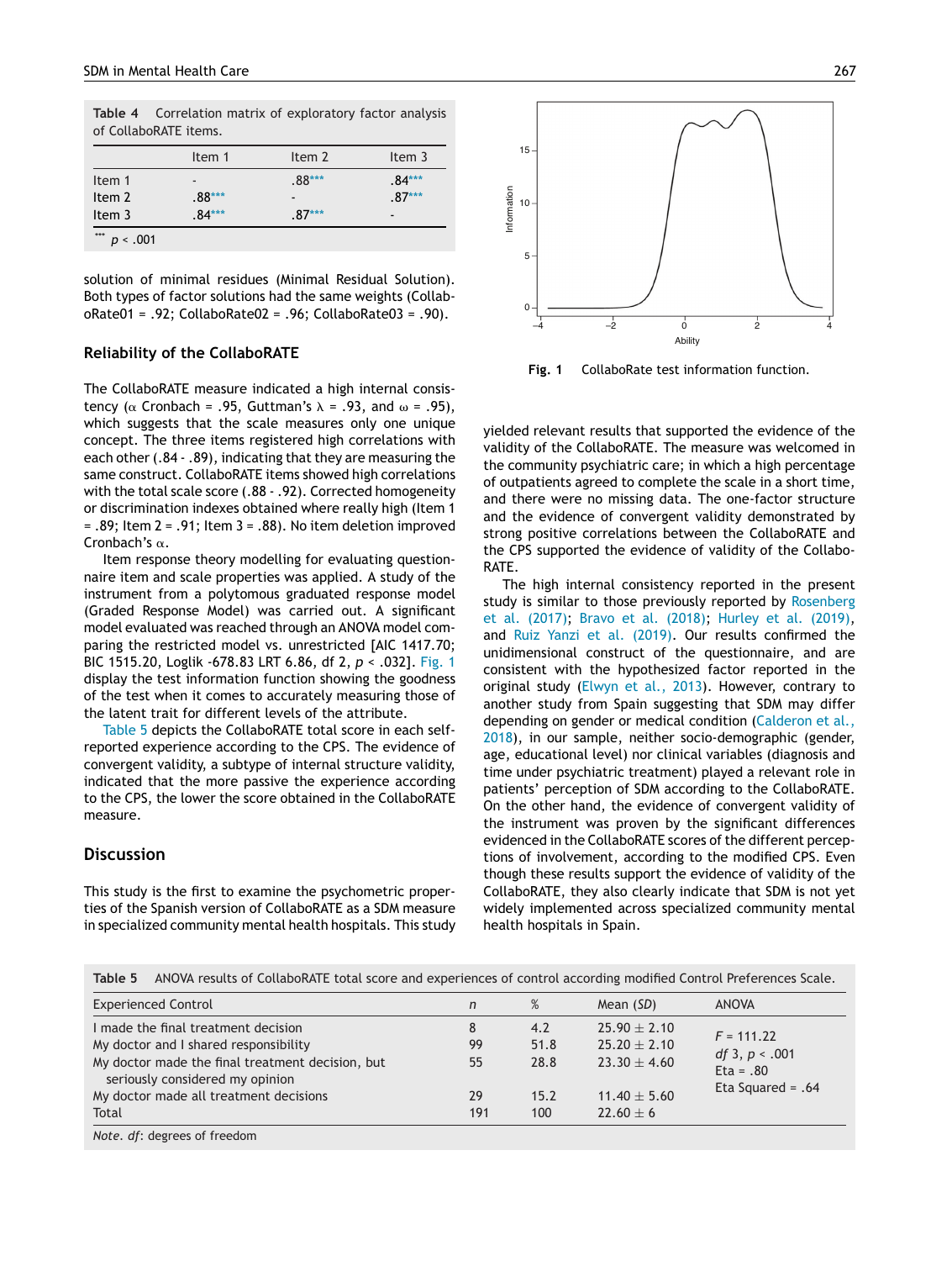Contrary to other studies ([Moran-Sanchez,](#page-8-0) [Gomez-Valles,](#page-8-0) [Bernal-Lopez,](#page-8-0) [&](#page-8-0) [Perez-Carceles,](#page-8-0) [2019\),](#page-8-0) more than half of the participants preferred an active role. However, less than half of the participants reported the best score possible on the CollaboRATE, and there is a limited concordance between the preferences and experiences of psychiatric outpatients in SDM. These findings are in line with previous studies suggesting that SDM has yet to be comprehensively implemented in Spain ([Perestelo-Perez](#page-8-0) et [al.,](#page-8-0) [2011\).](#page-8-0) This is evidenced by how the Spanish National Health Service still has not incorporated reforms in law that include SDM as a relevant component of mental health care services, or how there still is no standardized practice of interventions to reinforce decisions in routine mental health care [\(Perestelo-Perez](#page-8-0) et [al.,](#page-8-0) [2011\).](#page-8-0)

Furthermore, SDM in mental healthcare and clinical psychological care delivery might require competent professionals with personal beliefs and preferences to negotiate an agreement with a patient who can make decisions and holds personal beliefs and preferences ([Grim,](#page-7-0) [Rosenberg,](#page-7-0) [Svedberg,](#page-7-0) [&](#page-7-0) [Schon,](#page-7-0) [2016;](#page-7-0) [Huang](#page-7-0) et [al.,](#page-7-0) [2020;](#page-7-0) [Rodenburg-](#page-8-0)Vandenbussche et [al.,](#page-8-0) [2019;](#page-8-0) [Simmons,](#page-8-0) [Hetrick,](#page-8-0) [&](#page-8-0) [Jorm,](#page-8-0) [2010\).](#page-8-0) Although psychologists and mental health professionals generally support SDM [\(Barr,](#page-7-0) [Forcino,](#page-7-0) [Mishra,](#page-7-0) [Blitzer,](#page-7-0) [&](#page-7-0) [Elwyn,](#page-7-0) [2016;](#page-7-0) [Chong,](#page-7-0) [Aslani,](#page-7-0) [&](#page-7-0) [Chen,](#page-7-0) [2013;](#page-7-0) [Hamann](#page-7-0) et [al.,](#page-7-0) [2009;](#page-7-0) [Huang,](#page-7-0) [Plummer,](#page-7-0) [Lam,](#page-7-0) [&](#page-7-0) [Cross,](#page-7-0) [2020\),](#page-7-0) they may also consider such approach to be an idealized view that is distant from standard psychiatric practice ([Angell](#page-7-0) [&](#page-7-0) [Bolden,](#page-7-0) [2015\),](#page-7-0) as well as condition-dependent or decision topic-dependent ([Seale,](#page-8-0) [Chaplin,](#page-8-0) [Lelliott,](#page-8-0) [&](#page-8-0) [Quirk,](#page-8-0) [2006\),](#page-8-0) and partially non-beneficial under certain circumstances [\(Hamann](#page-7-0) et [al.,](#page-7-0) [2009\).](#page-7-0) On the other hand, patients in mental healthcare settings might demonstrate a variability in their preference for involvement ([De](#page-7-0) [las](#page-7-0) [Cuevas](#page-7-0) [&](#page-7-0) Peñate, [2014;](#page-7-0) [De](#page-7-0) [las](#page-7-0) [Cuevas,](#page-7-0) Peñate, [&](#page-7-0) [de](#page-7-0) [Rivera,](#page-7-0) [2014\),](#page-7-0) and when the role preferences are not explored by therapists or clinical psychologists, it is difficult to practice based on concordance with the patient's desire of involvement.

The practice of shared decision-making is related to multiple factors and several barriers. The review of the literature has identified time constraints and patients' decisional incapacity as the main barriers that stand in the way of improving SDM implementation ([Hofstede](#page-7-0) et [al.,](#page-7-0) [2013;](#page-7-0) [Huang](#page-7-0) et [al.,](#page-7-0) [2020;](#page-7-0) [Simmons](#page-7-0) et [al.,](#page-7-0) [2010\).](#page-7-0) In mental healthcare, time is precious and scarce, and the lack of such time has been frequently reported as a significant barrier to SDM ([Huang](#page-7-0) et [al.,](#page-7-0) [2020;](#page-7-0) [Legare](#page-7-0) [&](#page-7-0) [Thompson-](#page-7-0)Leduc, [2014;](#page-7-0) [Pieterse](#page-7-0) et [al.,](#page-7-0) [2019\).](#page-7-0) However, the lack of time as a barrier is controversial because there are few studies supporting the claim that it takes too much time [\(Huang](#page-7-0) et [al.,](#page-7-0) [2020;](#page-7-0) [Rodenburg-Vandenbussche](#page-7-0) et [al.,](#page-7-0) [2019\).](#page-7-0) Anyway, mental health care systems should place a much higher value on and invest in innovations that create time and realize the possibility of time for patient care [\(Legare](#page-8-0) [&](#page-8-0) [Thompson-Leduc,](#page-8-0) [2014\).](#page-8-0) Although there are studies that suggest that psychiatric patients' decisional incapacity might be affected ([Candia](#page-7-0) [&](#page-7-0) [Barba,](#page-7-0) [2011;](#page-7-0) [Jeste](#page-7-0) et [al.,](#page-7-0) [2018\),](#page-7-0) the majority of the patients are capable of making treatment decisions [\(Candia](#page-7-0) [&](#page-7-0) [Barba,](#page-7-0) [2011;](#page-7-0) [Huang](#page-7-0) et [al.,](#page-7-0) [2020\).](#page-7-0) However, the complexity of SDM is more challenging than the patients' lack of competency to participate in decisions.

Half of the participants in this study reported that they experienced a lack of effort to help them to understand their health issue and to include in the decision-making process what mattered most for them. These statistics suggest that decision-making is not just about the patient's ability or capacity to participate in decisions. The findings suggest that there is the need to reciprocate engagement to facilitate information about health issues, and that effort should be made to involve the patient in treatment planning. As the CollaboRATE is quick to fill out, it is a reliable and valid measure that can be used to routinely monitor, evaluate, and implement the model of SDM in specialized mental health settings.

This study invited a random sample of patients to participate, and used comparable questionnaires to collect information regarding patient-reported experiences about involvement in treatment decisions, which strengthened the internal structure validity of the CollaboRATE.

Although CollaboRATE has high applicability, the study has some limitations that need to be considered. First, the sample comprised psychiatric outpatients who attended at a single community mental health hospital. Second, this study had a high participation rate, and it is possible that a less motivated population could produce a different variability in the preference for their involvement and their experiences with the process of decision-making. In addition, this study had no clinical information of those who did not want to participate in the study, as well as there is a lack of information regarding possible comorbidities or socioeconomic data. These data could have been beneficial to carry on confounding analysis. Finally, due to the crosssectional design of the study, it was not possible to evaluate the test-retest reliability of the measure, and such evidence of reliability testing should be the subject of future studies. Future research is also needed to investigate that psychometric property. In addition to test-retest reliability, the responsiveness of the questionnaire should be evaluated. It is also important to further assess the impact that comorbidity, received treatment and socio-demographic levels can have on the construct. Future studies could explore how the therapist characteristics affect the construct, and if the CollaboRate is sensitive to different therapists' characteristics.

In conclusion, the present study suggests that the CollaboRATE is a psychometrically robust questionnaire in psychiatric clinical practice. The CollaboRATE measure has proven to be a clinically feasible tool for outpatients to estimate the level of SDM performed by their psychiatrists. It was also found that a significant number of patients are not involved in SDM. The use of this instrument can be crucial in developing knowledge of how best to implement SDM in clinical psychiatric routine care.

## **Authors contributions**

The first and the last author contributed to the design of the study. All authors contributed toward drafting and critically revising the paper, gave final approval of the version to be published, and agreed to be accountable for all aspects of the work.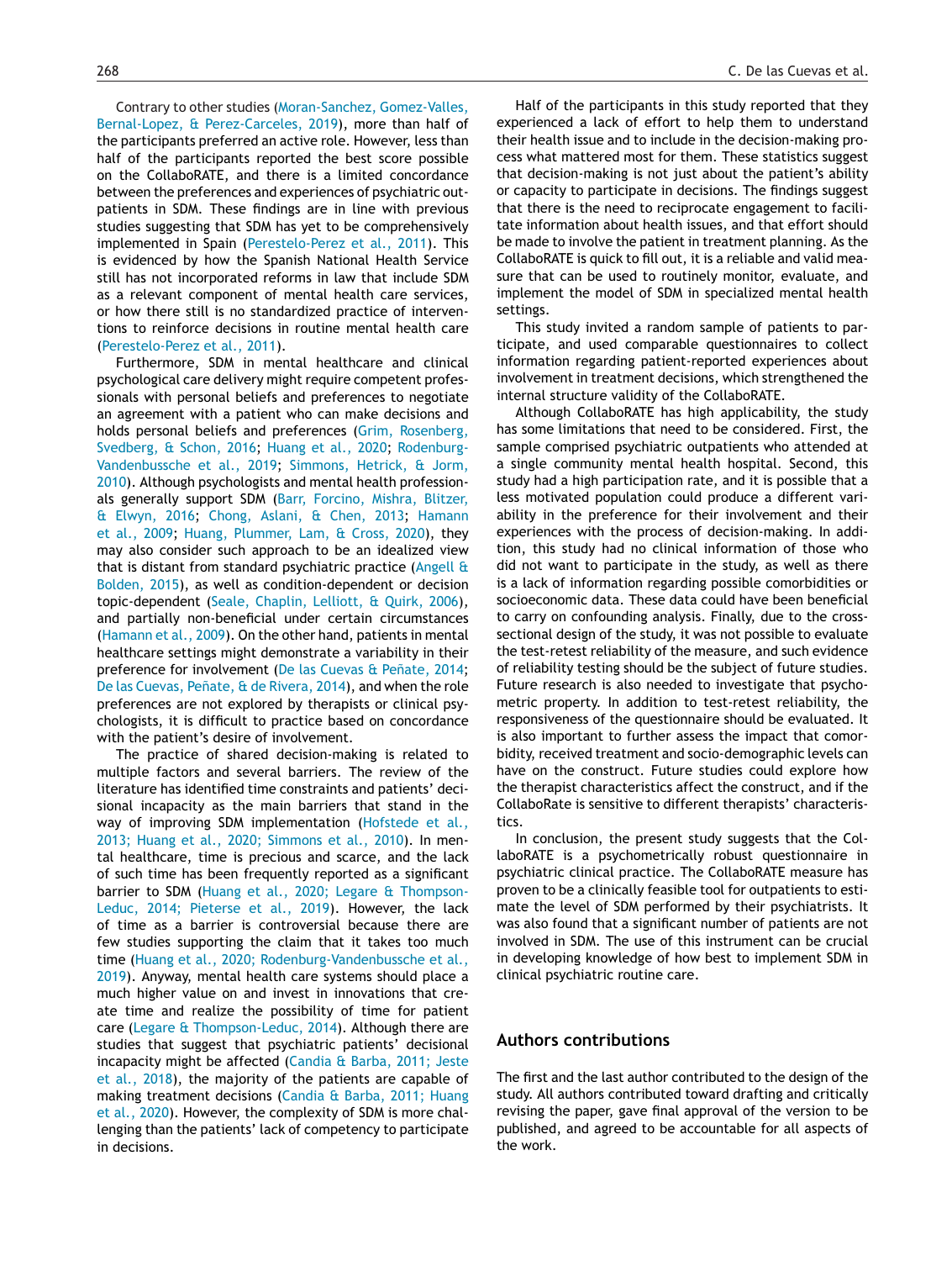## <span id="page-7-0"></span>**Conflict of Interest**

The authors declare that there is no conflict of interest.

## **Acknowledgments**

We thank Department of Internal Medicine, Dermatology and Psychiatry of the University of La Laguna in Spain; the Faculty of Health Sciences and Social Care of Molde University College in Norway; and the Faculty of Medicine and Health Sciences, Department of Mental Health of the Norwegian University of Science and Technology in Norway for administratively supporting this work.

## **References**

- Alguera-Lara, V., Dowsey, M. M., Ride, J., Kinder, S., & Castle, D. (2017). Shared decision making in mental health: The importance for current clinical practice. *Australasian Psychiatry*, *25*, 578-582. [http://dx.doi.org/10.1177/1039856217734711](dx.doi.org/10.1177/1039856217734711)
- Angell, B., & Bolden, G. B. (2015). Justifying medication decisions in mental health care: Psychiatrists' accounts for treatment recommendations. Social Science & Medicine, 138, 44-56. [http://dx.doi.org/10.1016/j.socscimed.2015.04.029](dx.doi.org/10.1016/j.socscimed.2015.04.029)
- Barr, P. J., Forcino, R. C., Mishra, M., Blitzer, R., & Elwyn, G. (2016). Competing priorities in treatment decision-making: A US national survey of individuals with depression and clinicians who treat depression. *British Medical Journal Open*, *6*, Article e009585 [http://dx.doi.org/10.1136/bmjopen-2015-009585](dx.doi.org/10.1136/bmjopen-2015-009585)
- Barr, P. J., Thompson, R., Walsh, T., Grande, S. W., Ozanne, E. M., & Elwyn, G. (2014). The psychometric properties of CollaboRATE: A fast and frugal patient-reported measure of the shared decisionmaking process. *Journal of Medical Internet Research*, *16*, e2. [http://dx.doi.org/10.2196/jmir.3085](dx.doi.org/10.2196/jmir.3085)
- Bravo, P., Contreras, A., Dois, A., & Villarroel, L. (2018). Adapting and validating the generic instrument CollaboRATE to measure women's participation in health related decision-making during the reproductive process. Atención Primaria, 50, 274-281. [http://dx.doi.org/10.1016/j.aprim.2017.04.003](dx.doi.org/10.1016/j.aprim.2017.04.003)
- Brostrom, A., Pakpour, A. H., Nilsen, P., Hedberg, B., & Ulander, M. (2019). Validation of CollaboRATE and SURE - two short questionnaires to measure shared decision making during CPAP initiation. *Journal of Sleep Research*, *28*, Article e12808 [http://dx.doi.org/10.1111/jsr.12808](dx.doi.org/10.1111/jsr.12808)
- Calderon, C., Jiménez-Fonseca, P., Ferrando, P. J., Jara, C., Lorenzo-Seva, U., Beato, C., ... & Carmona-Bayonas, A. (2018). Psychometric properties of the Shared Decision-Making Questionnaire (SDM-Q-9) in oncology practice. *International Journal of Clinical Health Psychology, 18, 143-151.* [http://dx.doi.org/10.1016/j.ijchp.2017.12.001](dx.doi.org/10.1016/j.ijchp.2017.12.001)
- Candia, P. C., & Barba, A. C. (2011). Mental capacity and consent to treatment in psychiatric patients: The state of the research. *Current Opinion in Psychiatry*, 24, 442-446. [http://dx.doi.org/10.1097/YCO.0b013e328349bba5](dx.doi.org/10.1097/YCO.0b013e328349bba5)
- Chong, W. W., Aslani, P., & Chen, T. F. (2013). Shared decision-making and interprofessional collaboration in mental healthcare: A qualitative study exploring perceptions of barriers and facilitators. *Journal of Interprofessional Care*, 27, 373-379. [http://dx.doi.org/10.3109/13561820.2013.785503](dx.doi.org/10.3109/13561820.2013.785503)
- De las Cuevas, C., & Peñate, W. (2014). To what extent psychiatric patients feel involved in decision making about their mental health care? Relationships with socio-demographic, clinical, and psychological variables. Acta Neuropsychiatrica, 26, 372-381. [http://dx.doi.org/10.1017/neu.2014.21](dx.doi.org/10.1017/neu.2014.21)
- De Las Cuevas, C., & Peñate, W. (2016). Validity of the Control Preferences Scale in patients with emotional disorders. Patient Preference and Adherence, 10, 2351-2356. [http://dx.doi.org/10.2147/PPA.S122377](dx.doi.org/10.2147/PPA.S122377)
- De las Cuevas, C., Peñate, W., & de Rivera, L. (2014). Psychiatric patients' preferences and experiences in clinical decisionmaking: examining concordance and correlates of patients' preferences. Patient Education and Counseling, 96, 222-228. [http://dx.doi.org/10.1016/j.pec.2014.05.009](dx.doi.org/10.1016/j.pec.2014.05.009)
- Degner, L. F., Sloan, J. A., & Venkatesh, P. (1997). The Control Preferences Scale. *Canadian Journal of Nursing Research*, *29*, 21---43. <https://www.ncbi.nlm.nih.gov/pubmed/9505581>
- Durand, M. A., Carpenter, L., Dolan, H., Bravo, P., Mann, M., Bunn, F., & Elwyn, G. (2014). Do interventions designed to support shared decision-making reduce health inequalities? A systematic review and meta-analysis. *PLoS One*, *9*, Article e94670 [http://dx.doi.org/10.1371/journal.pone.0094670](dx.doi.org/10.1371/journal.pone.0094670)
- Elwyn, G., Barr, P. J., Grande, S. W., Thompson, R., Walsh, T., & Ozanne, E. M. (2013). Developing CollaboRATE: A fast and frugal patient-reported measure of shared decision making in clinical encounters. Patient Education and Counseling, 93, 102-107. [http://dx.doi.org/10.1016/j.pec.2013.05.009](dx.doi.org/10.1016/j.pec.2013.05.009)
- Elwyn, G., Frosch, D., Thomson, R., Joseph-Williams, N., Lloyd, A., Kinnersley, P., ... & Barry, M. (2012). Shared decision making: A model for clinical practice. Journal of General Internal Medicine, 27, 1361-1367. [http://dx.doi.org/10.1007/s11606-012-2077-6](dx.doi.org/10.1007/s11606-012-2077-6)
- Fisher, K. A., Tan, A. S. L., Matlock, D. D., Saver, B., Mazor, K. M., & Pieterse, A. H. (2018). Keeping the patient in the center: Common challenges in the practice of shared decision making. Patient Education and Counseling, 101, 2195-2201. [http://dx.doi.org/10.1016/j.pec.2018.08.007](dx.doi.org/10.1016/j.pec.2018.08.007)
- Forcino, R. C., Barr, P. J., O'Malley, A. J., Arend, R., Castaldo, M. G., Ozanne, E. M., . . . & Elwyn, G. (2018). Using CollaboRATE, a brief patient-reported measure of shared decision making: Results from three clinical settings in the United States. *Health Expectations*, *21*, 82---89. [http://dx.doi.org/10.1111/hex.12588](dx.doi.org/10.1111/hex.12588)
- Gartner, F. R., Bomhof-Roordink, H., Smith, I. P., Scholl, I., Stiggelbout, A. M., & Pieterse, A. H. (2018). The quality of instruments to assess the process of shared decision making: A systematic review. *PLoS One*, *13*, Article e0191747 [http://dx.doi.org/10.1371/journal.pone.0191747](dx.doi.org/10.1371/journal.pone.0191747)
- Grim, K., Rosenberg, D., Svedberg, P., & Schon, U. K. (2016). Shared decision-making in mental health care-A user perspective on decisional needs in community-based services. *International Journal of Quality Studies on Health and Well-being*, *11*, 30563. [http://dx.doi.org/10.3402/qhw.v11.30563](dx.doi.org/10.3402/qhw.v11.30563)
- Hamann, J., Mendel, R., Cohen, R., Heres, S., Ziegler, M., Buhner, M., & Kissling, W. (2009). Psychiatrists' use of shared decision making in the treatment of schizophrenia: Patient characteristics and decision topics. *Psychiatric Services*, 60, 1107-1112. [http://dx.doi.org/10.1176/appi.ps.60.8.1107](dx.doi.org/10.1176/appi.ps.60.8.1107)
- Hernández, J. A., & Betancort, M. (2016). *ULLRToolbox* Retrieved from:. <https://sites.google.com/site/ullrtoolbox/>
- Hofstede, S. N., Marang-van de Mheen, P. J., Wentink, M. M., Stiggelbout, A. M., Vleggeert-Lankamp, C. L., Vliet Vlieland, T. P., . . . & Group, D. S. (2013). Barriers and facilitators to implement shared decision making in multidisciplinary sciatica care: A qualitative study. *Implementation Science*, *8*, 95. [http://dx.doi.org/10.1186/1748-5908-8-95](dx.doi.org/10.1186/1748-5908-8-95)
- Huang, C., Plummer, V., Lam, L., & Cross, W. (2020). Perceptions of shared decision-making in severe mental illness: An integrative review. *Journal of Psychiatric and Mental Health Nursing*, *27*, 103-127. [http://dx.doi.org/10.1111/jpm.12558](dx.doi.org/10.1111/jpm.12558)
- Hurley, E. A., Bradley-Ewing, A., Bickford, C., Lee, B. R., Myers, A. L., Newland, J. G., & Goggin, K. (2019). Measuring shared decision-making in the pediatric outpatient setting: Psychometric performance of the SDM-Q-9 and Col-